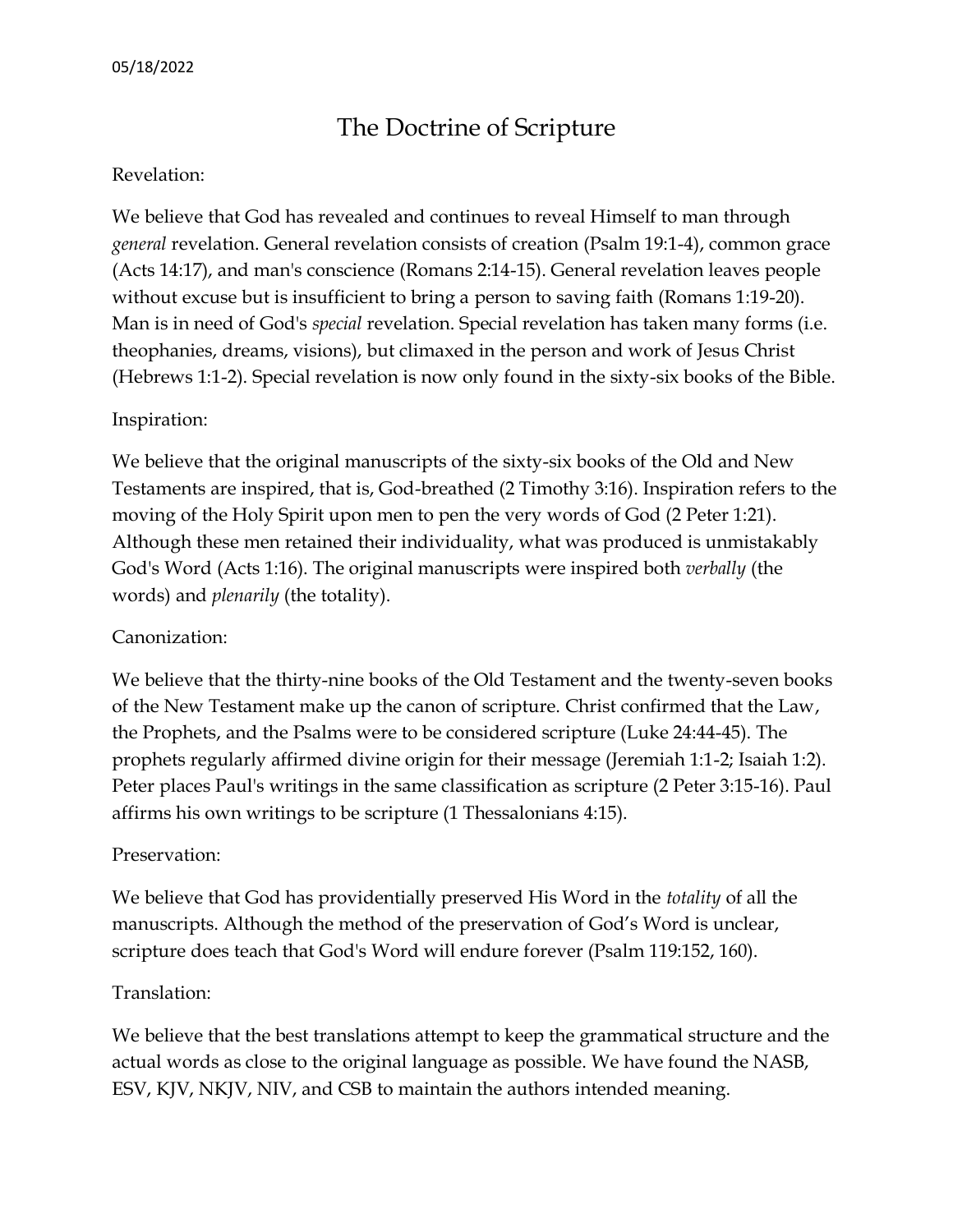### Interpretation:

We believe that God deals with His people through covenants. Therefore, the covenants of scripture, starting with the covenant with creation, make up the backbone by which we interpret God's words. Ultimately, the covenants between God and man find their fulfillment in and through Jesus Christ.

## The Doctrine of the Trinity

We believe that there is only one true God and there is none like Him (Deuteronomy 6:4; Isaiah 45:18). We believe that all three persons within the Godhead are spirit (Genesis 1:2; John 4:24; Romans 8:9-11). (1 Timothy 1:17). We believe that He is the I AM or Yahweh (Exodus 3:14-15). We believe that God is one being and exists in three persons; God the Father (Matthew 28:19), God the Son (Hebrews 1:2-3, 8), and God the Holy Spirit (Acts 5:3-4). We believe that the three persons within the Godhead—Father, Son, and Holy Spirit—are co-existent, co-equal, and co-eternal, yet distinct from each other.

## The Doctrine of the Father

### Deity:

We believe that God the Father is truly God. He is deserving of praise (2 Corinthians 1:2). He is the Father of our Lord Jesus Christ (2 Corinthians 1:3).

### Work of God:

We believe that God spoke the heavens and the earth into existence (Genesis 1:1; Exodus 20:11) and on the seventh day rested (Hebrews 4:9-11). From eternity past, God predestined the elect for adoption (Ephesians 1:4-5) and no one can pluck the elect out of His hand (John 10:29). We believe that God cannot be tempted with evil nor does He tempt anyone (James 1:13). We believe that God has revealed Himself through His Son (Hebrews 1:1). We believe that God sent Jesus into the world (Hebrews 1:6) and raised Him from the dead (1 Corinthians 15:15). We believe that those whom God elects to be His children cannot be plucked out of His hand (John 10:29).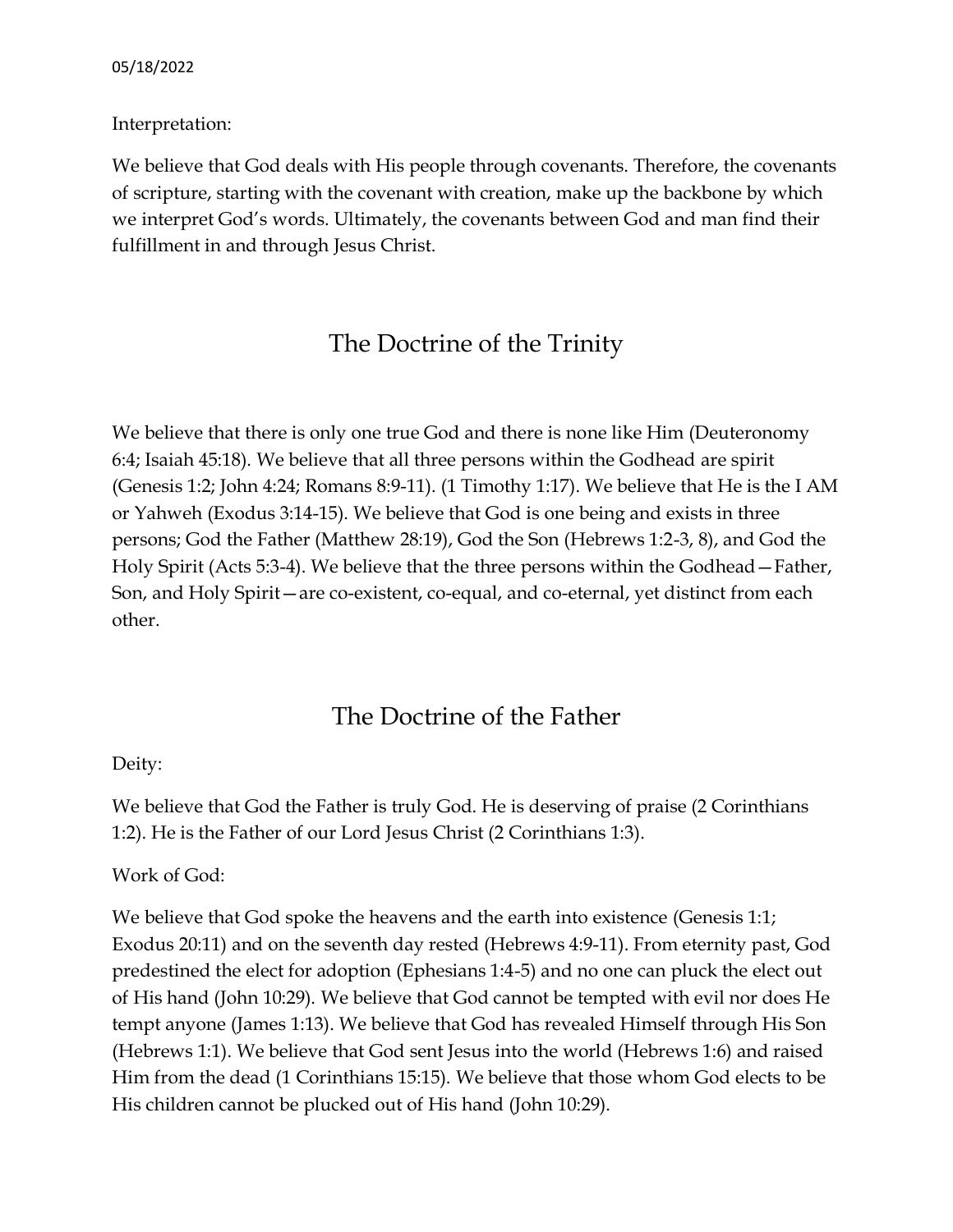## The Doctrine of Christ

#### Deity:

We believe that Jesus Christ is truly God, the second person of the Trinity. Jesus is called God (John 1:1; John 20:28; Titus 2:13; Hebrews 1:8). Jesus is worshipped as God (John 5:23; Philippians 2:10-11; Hebrews 1:6). Jesus is identified as Yahweh (John 8:58; John 12:41 cf. Isaiah 6:3). Jesus declares Himself to be the "I AM" (John 8:28). Jesus has divine attributes (John 2:25; 4:16-18; 6:11-12). Jesus is the only begotten from the Father (John 3:16).

### Humanity:

We believe that Jesus Christ is truly man. We believe that the Son of God became a man in every sense of the word (Acts 17:31; Hebrews 10:5; 1 Timothy 2:5). As a man, He can sympathize with us (Hebrews 4:15). Christ felt emotions like every man (John 11:35). In His humanity, Christ was tempted yet was without sin (James 1:13; Hebrews 4:15). Jesus is the second Adam who did what the first Adam did not do—live an absolutely righteous life and accomplish redemption for the elect (Romans 5:19).

#### Incarnation:

We believe that Jesus was conceived by the Holy Spirit (Matthew 1:20), was born of the virgin Mary (Matthew 1:23), and dwelt among us (John 1:14). We believe that since the time of His incarnation, Jesus is one person with two natures—His humanity and His deity. While taking on human flesh, He never set aside His deity (John 1:14; Philippians  $2:6-7$ ).

#### The Work of Christ:

We believe that in eternity past, the Son, together with the Father and the Holy Spirit, created all things and continues to sustain all things and will one day make all things new. We believe the sinless Son of God laid down His life (John 10:15-18) as a substitute in order to redeem His people (Romans 5:19). We believe that His death on the cross was and is the only satisfaction for the righteous anger of the Father. Having been put to death in the flesh (1 Peter 3:18), He was buried in a tomb and rose again on the third day, according to the Scriptures (1 Corinthians 15:3-4). He ascended into heaven and sat down at the right hand of the Father (Hebrews 10:12). Jesus Christ is the only mediator between God and man (1 Timothy 2:5), making intercessions for us. We believe that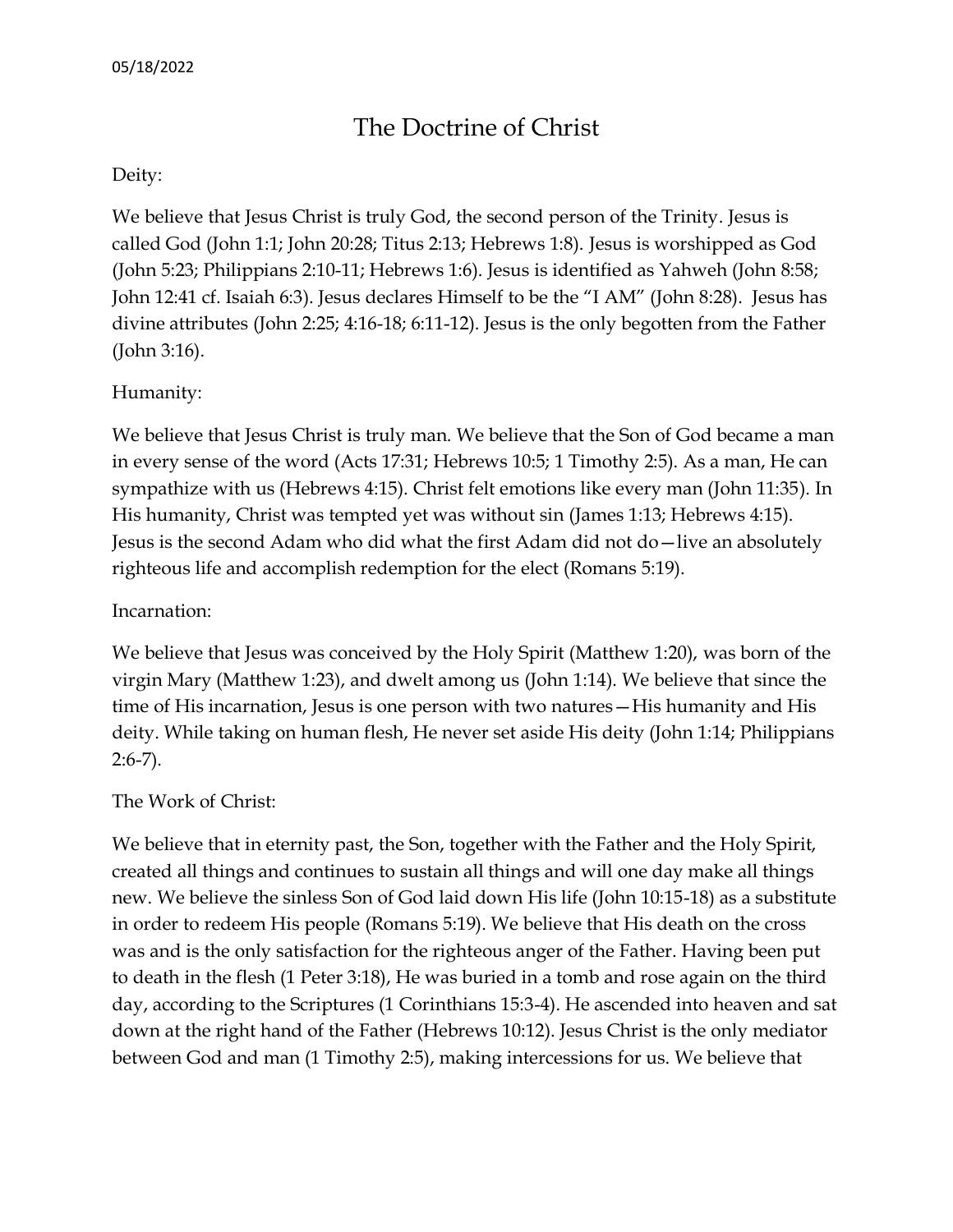Christ fulfills three offices; prophet (Deuteronomy 18:15), priest (Hebrews 6:20), and king (Revelation 19:16). As He left in the clouds, so He will return (Acts 1:11).

# The Doctrine of the Holy Spirit

## Deity:

We believe that the Holy Spirit is truly God. Scripture teaches that the Holy Spirit is a distinct person within the Godhead (Matthew 28:19; 2 Corinthians 13:14). We believe the Holy Spirit took an active part in the creation of the universe (Genesis 1:2), the inspiring of Scripture (2 Peter 1:21), the virgin birth (Luke 1:35), and the resurrection of the dead (Romans 8:11) including Christ (Romans 1:4).

The Work of the Holy Spirit:

We believe that the Holy Spirit worked with the individual writers to pen the very words of God (Hebrew 3:7; 9:8; 10:15-17). We believe that the Holy Spirit empowers men and women to accomplish the will of the Father (1 Samuel 16:13; Acts 13:2; Ephesians 1:3-14). We believe that the Holy Spirit has an active part in regeneration (John 3:5-8). We believe the Holy Spirit imparts truth to believers (John 14:17, 26) and convicts the world of sin (John 16:7-10). We believe that the Holy Spirit permanently indwells all believers since the Day of Pentecost (Acts 2:1-13; Romans 8:9). We believe that the Holy Spirit gives specific and various gifts to each believer enabling each believer to build up the local church (1 Corinthians 12:11). We believe that the Holy Spirit produces observable fruit in the life of Christians (Galatians 5:22-23).

## The Doctrine of Man

## Origin of Man:

We believe that God uniquely created man (Adam) and woman (Eve) in the image of God on the sixth day of creation (Genesis 1:26-27; 2:7). Both Adam and Eve were originally created as sinless beings able to obey God in an unbroken relationship with their Creator (Genesis 1:26-27, 31; Genesis 2:16-17; Ecclesiastes 7:29).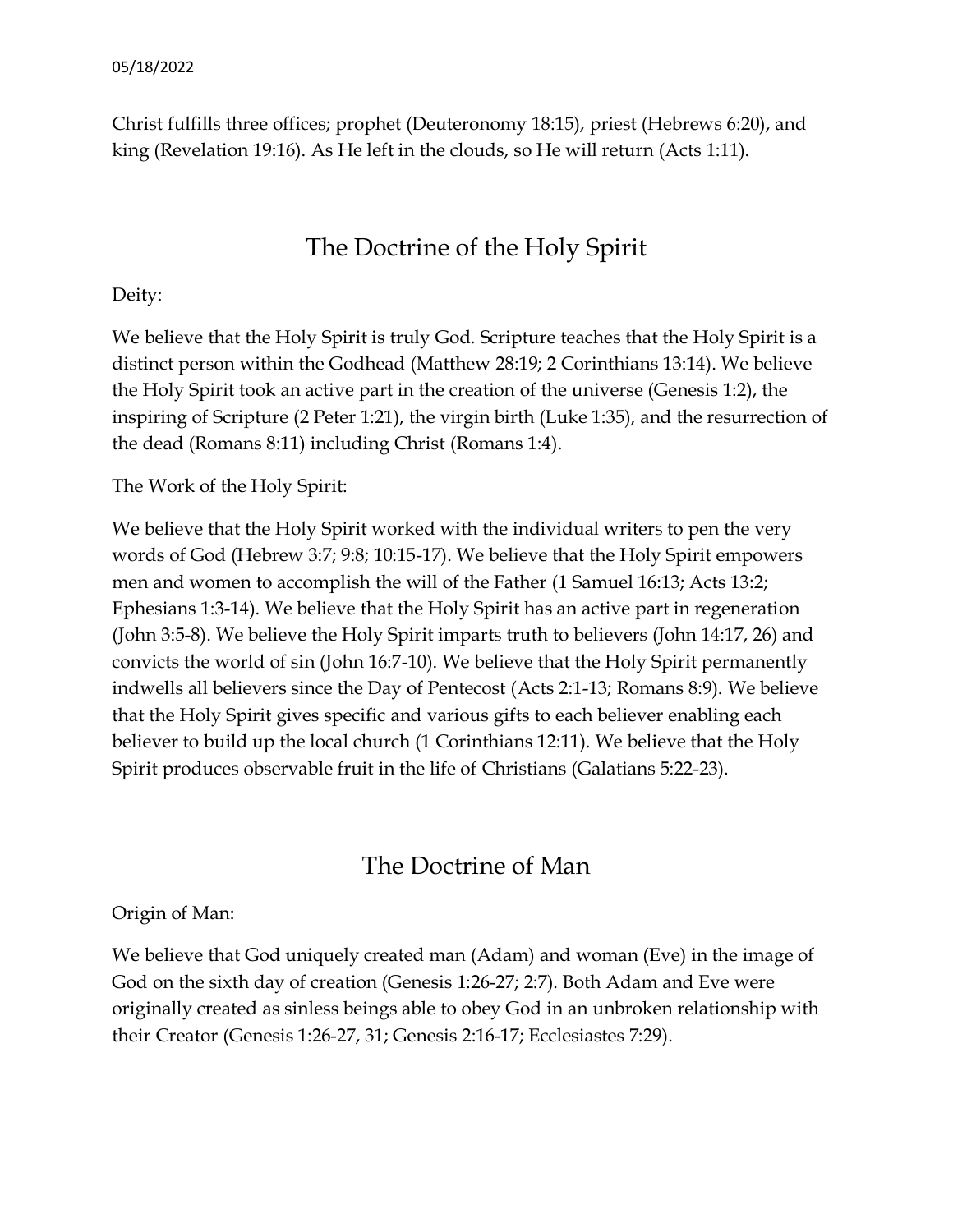#### 05/18/2022

## Purpose:

Mankind was created to glorify God (John 17:4) and enjoy Him forever (Psalm 16:11) by loving God with all his heart, soul, and mind; and by loving others as himself (Deuteronomy 6:4-5; 1 Samuel 12:24; Matthew 22:37-38).

## Gender:

We believe that God has created two distinct biological genders—male and female (Genesis 1:27). God created marriage between one biological male and one biological female (Genesis 2:23-25). We believe that men and women are equal in value but unique in their roles (Ephesians 5:22-26).

## The Doctrine of Sin

Definition of Sin:

We believe that man sins by falling short of the glory of God in every way (Romans 3:23), by knowingly failing to do good (James 4:17), by transgressing the clear commands of the law (1 John 3:4), and by violating one's conscience (Romans 14:23).

Origin of Sin:

Sin entered the human race when Adam and Eve chose to disobey God and eat the fruit (Genesis 3:6). Even though God allowed sin to enter the world, God is not the originator of evil. In fact, God cannot tempt anyone to sin (James 1:13).

## Consequences of Sin:

The first sin in the Garden has had a permanent effect on both creation and on every person since Adam (Romans 5:12-21). Adam's sin brought both physical (Hebrews 9:27) and spiritual (Revelation 20:14-15) death into the world. Apart from the righteousness of God every person will receive the wrath of God (Romans 1:16-18).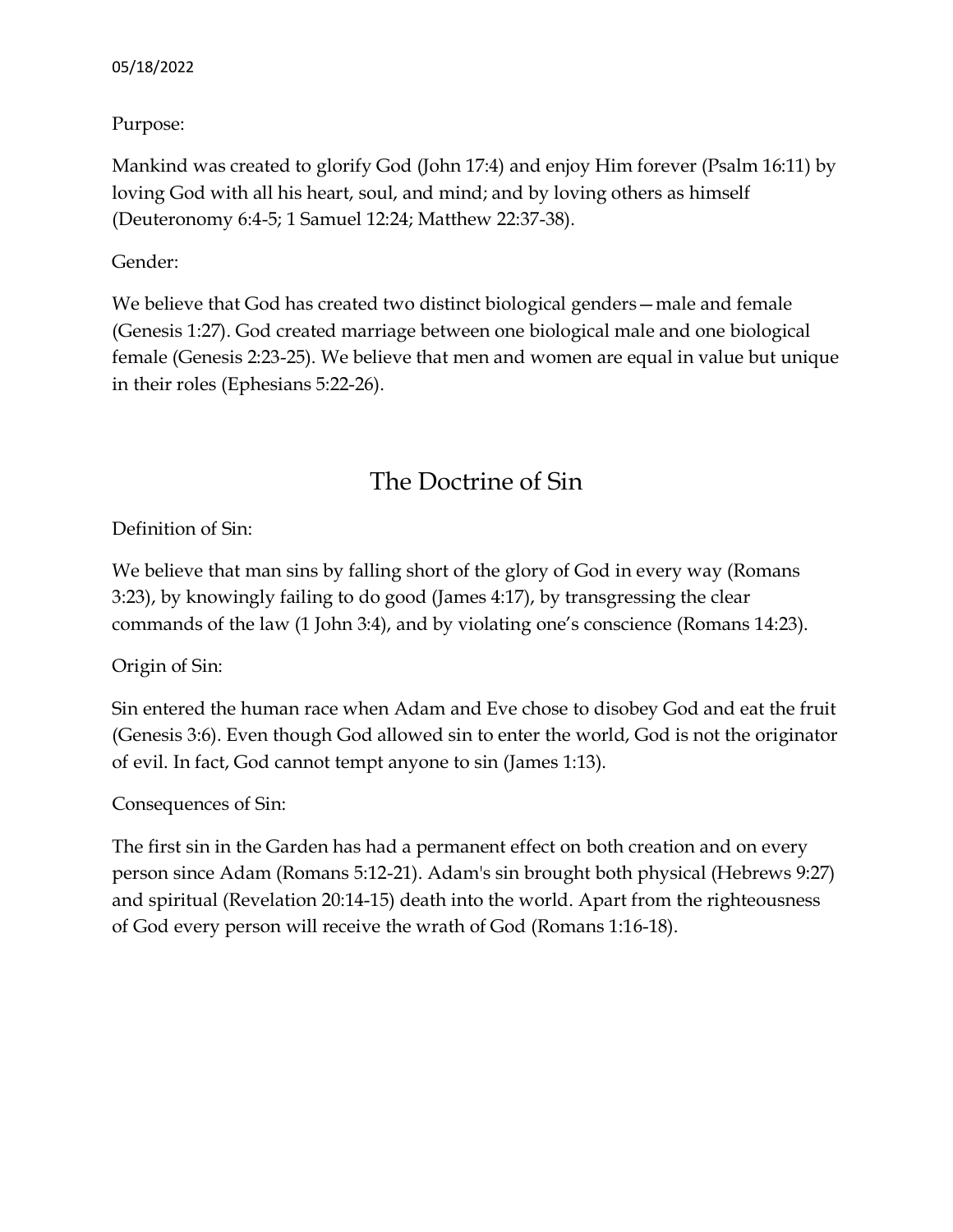# The Doctrine of Salvation

### Election:

We believe that God predestines some sinners to salvation before the foundation of the world (Ephesians 1:4-11) and sets apart the rest for eternal damnation (Romans 9:22-23; 11:7-10). God's choosing of the elect was not based on any merit or future decision by man, but by God's love and grace alone (Ephesians 1:4-5; Romans 9:11).

## Calling:

With a "general" call, God commands all men to repent and believe (Acts 17:30). With an "effectual" call the Father draws the elect to Christ (John 6:44;65). This drawing is effectual because all who are drawn will freely come (John 6:37). Without an effectual call, none can come to Christ nor desire to come to Christ.

### Regeneration:

All people are born spiritually dead and in need of "new birth" (John 3:3; Ephesians 2:1- 6). Regeneration is an act of God by which the elect are made alive spiritually (Ephesians 2:4-5); made a new creation (2 Corinthians 5:17); given a new heart enabling the elect to walk in His statutes and obey His rules (Deuteronomy 30:20; Jeremiah 31:31- 34; Ezekiel 36:26-27).

### Conversion:

Conversion is the result of regeneration and occurs when a person repents of sin (Acts 3:19) and believes in the finished work of Christ alone (Acts 4:12; Acts 20:21). True repentance is a change of mind and will, marked by a desire for obedience (2 Corinthians 7:9-11; Romans 6:1-2, 8:4). Saving faith in Jesus Christ is given at conversion, compelling the elect to trust in the finished work of Christ—namely that Christ died for his sins, was buried, and rose again the third day (Romans 10:9; 1 Corinthians 15:3-4).

## Justification:

Justification is a legal declaration of righteousness. This declaration occurs because God through Jesus Christ at the cross has effectively dealt with the sins of the elect (Romans 5:1). At the moment of saving faith, God imputes Christ's righteousness to an unrighteous person (Romans 4:1-8, 8:33). Therefore, the wrath of God has been satisfied because of Christ's *active obedience*—namely that He has fulfilled the obligations of the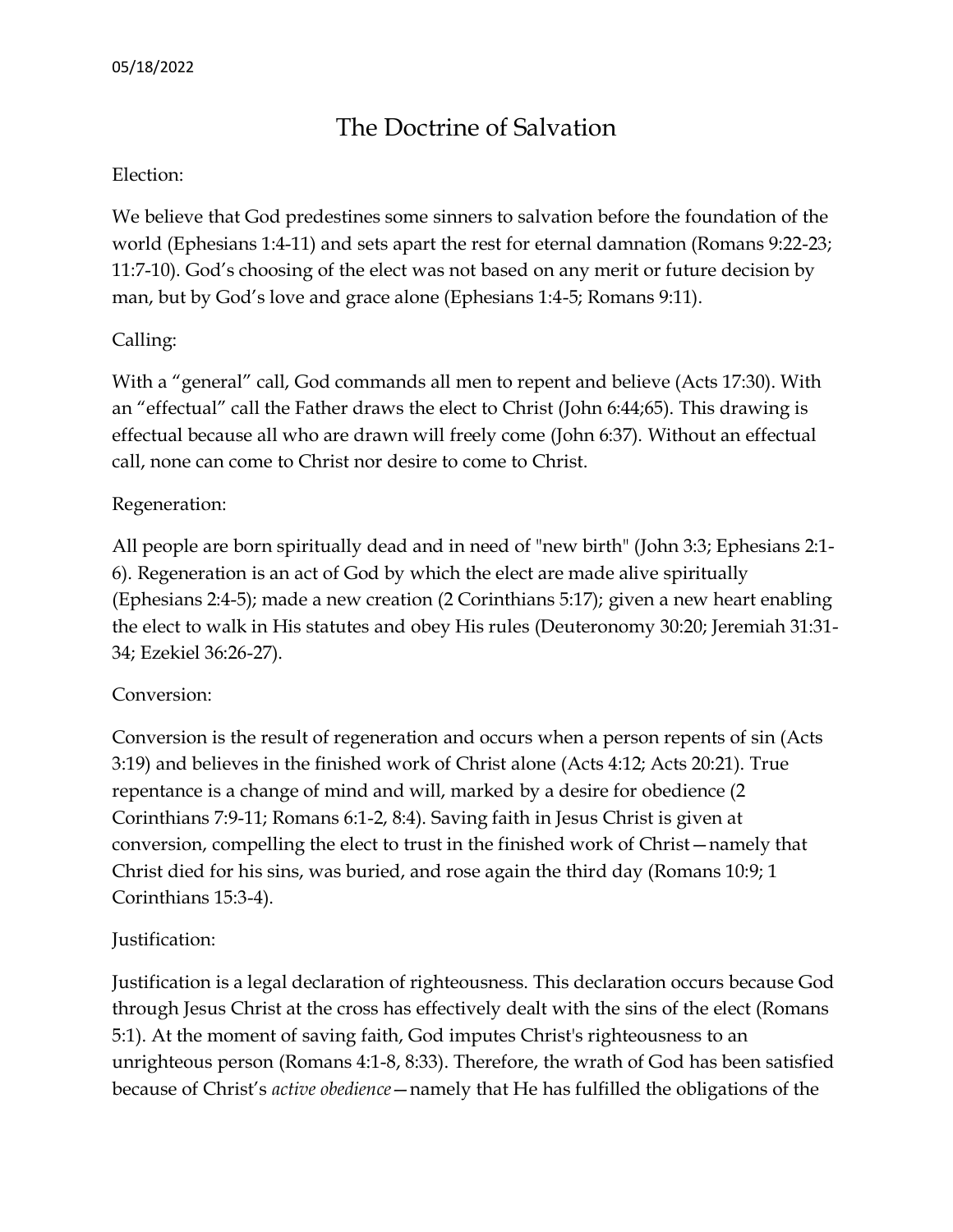Law on our behalf—and Christ's *passive obedience*—namely His willing submission to the Father through His crucifixion (Romans 3:20-26, 5:12-21; Colossians 2:14; Galatians 3:13).

## Sanctification:

Sanctification is best understood as having two parts: instantaneous (positional) and ongoing (progressive). Positional sanctification is to be set apart by God at salvation for His holy purpose (Psalm 40:2-3; Romans 8:28; 1 Corinthians 6:11). Progressive sanctification begins at regeneration and is the ongoing process of being transformed into the image of Jesus Christ by beholding the glory of the Lord, which results in personal holiness (Philippians 2:12-13; Ephesians 6:10-16; 2 Corinthians 3:18, 7:1; Romans 8:29, 12:2).

## Preservation:

Preservation is the act of God wherein He causes all His saints to continue to trust in the finished work of Christ alone until the saints are received in glory (Psalm 23, 73:21-26; John 10:28; Romans 8:29-30; Philippians 2:12-13; Hebrews 7:25).

## Glorification:

At the glorious second coming of Christ Jesus our King, all of His people, both past and present, will be transformed from perishable to imperishable, from mortal to immortal, from natural to spiritual, from weak to strong, from dishonorable to glorious forevermore (1 John 3:2; 1 Peter 1:4; 1 Corinthians 15:42-54).

## The Doctrine of the Church

The Nature of the Church:

We believe that the church is both local and universal. The universal church refers to all believers from the beginning of time (Matthew 16:18; Ephesians 1:22-23). The local church is a group of believers referred to as a body (Ephesians 1:22-23) and as the temple of God (Ephesians 2:21-22). The local church is the pillar and support of truth (1 Timothy 3:15). Christ is the head of this body (Ephesians 1:22), as well as the builder (Matthew 16:18), the foundation (1 Corinthians 3:11), and the chief cornerstone (Ephesians 2:20).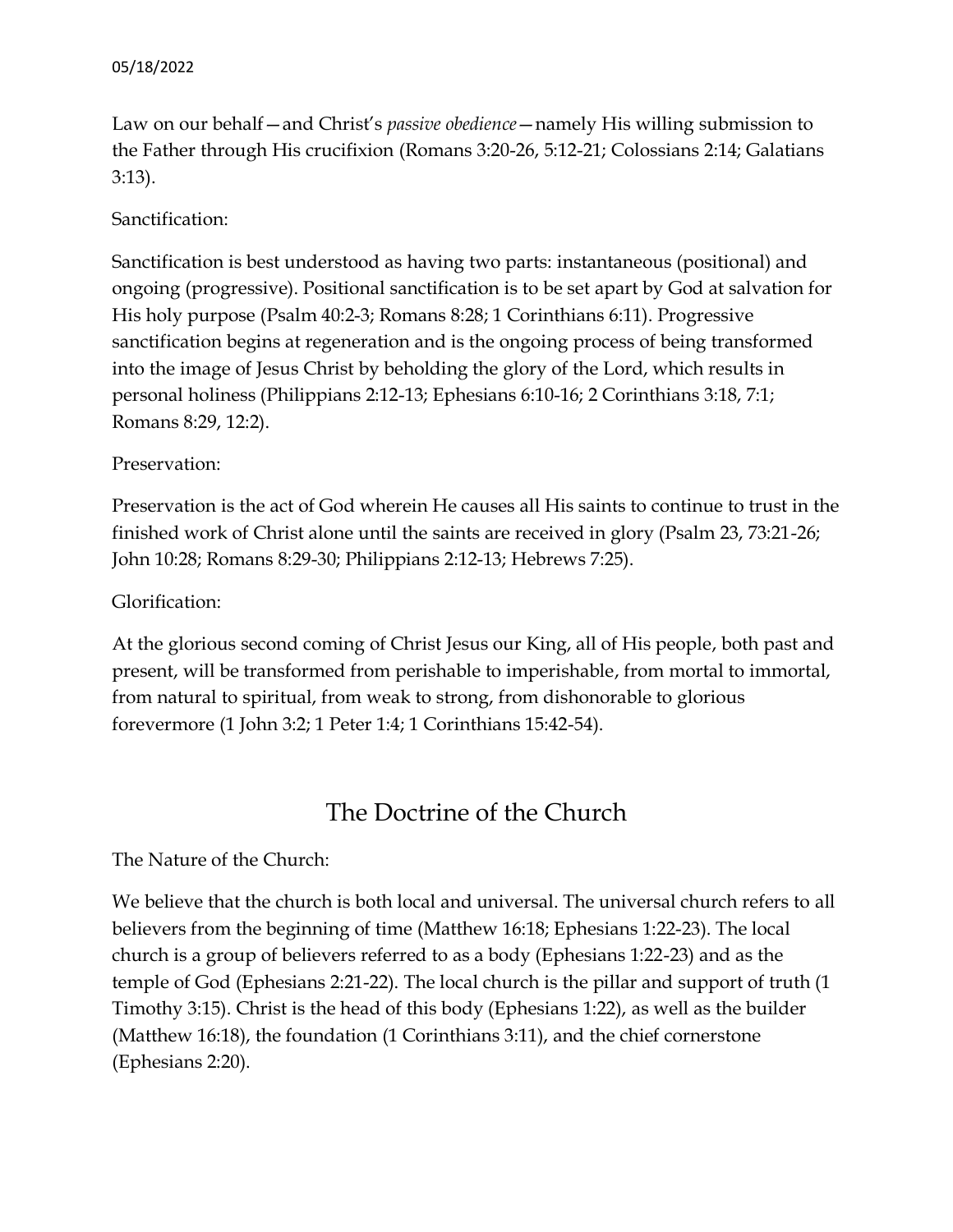#### 05/18/2022

### Purpose of the Church:

The local church exists to make disciples for the glory of God. The local church accomplishes this task by continually being devoted to the apostles' teaching, fellowship, the Lord's Supper, and prayer (Acts 2:42).

## Ordinances:

We believe that there are two ordinances, baptism and the Lord's Supper, that every local church should participate in. Baptism is a one-time act that identifies a believer with the death, burial, and resurrection of Jesus Christ (Romans 6:1-11). The Lord's Supper is a repeated act done to commemorate our Lord's death (1 Corinthians 11:24). The elements are symbols representing the body and blood of Christ, but do not actually change in substance (1 Corinthians 11:24-25).

### Church Government:

We believe that Christ is the Head of the church and that He has placed men- specifically elders-- to lead His flock. There are three clear terms referring to this office- pastor, overseer, and elder (Acts 20:17; 1 Peter 5:1-4). The pastor must meet the qualifications laid out in scripture (1 Timothy 3:1-7; Titus 1:5-9). The local church should strive to have a plurality of elders in a local body (Acts 14:23; 20:17; James 5:14).

The second office in scripture is that of the deacon. A deacon should oversee the administrative affairs of the local body so that the elders can focus on prayer and the ministry of the Word (Acts 6:1-4). Because of the responsibilities placed on a deacon, he and his family must meet certain objective qualifications (1 Timothy 3:10-13).

## The Doctrine of Last Things

## Individual Eschatology:

We believe that the final result of sin is physical and spiritual death and that all die (James 1:15). When a person dies physically, that person remains in a state of consciousness (Luke 16:23-31). The unbeliever is separated from God in a place of torment while he awaits the second death (Luke 16:23-31; Revelation 21:8), while the believer will be immediately ushered into the presence of God (Luke 23:43; 2 Corinthians 5:8). Spiritual death refers to separation from God (Ephesians 2:1; Romans 8:6). The unbeliever becomes eternally separated from God at the second death